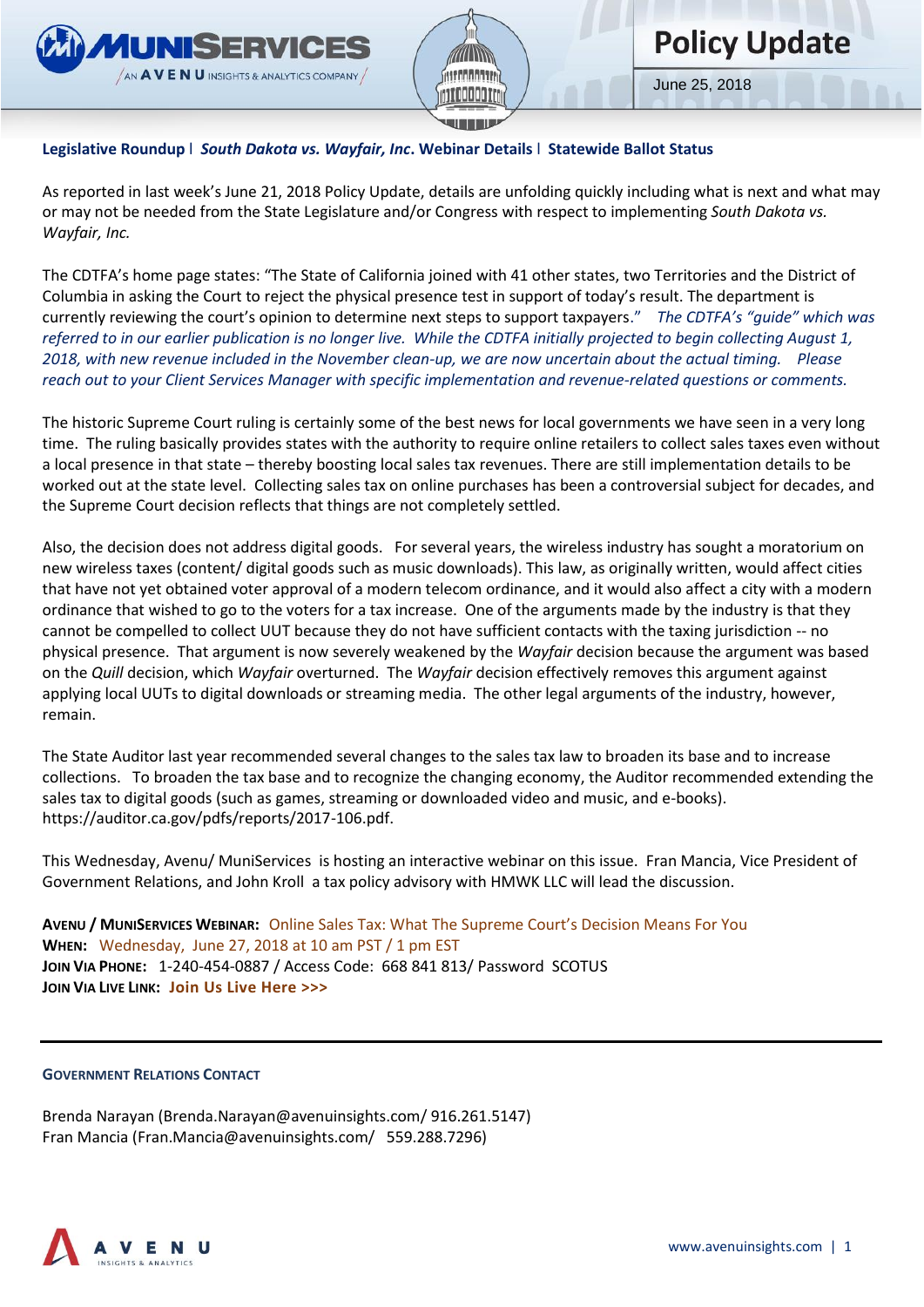



#### **SECTION 1: LEGISLATIVE & POLICY ROUNDUP**

**Sales and Use Taxes/ District Taxes** 

**Change the Local Sales Tax Allocation for On-Line Purchases** (SCA 20/ Glazer) *Senate Appropriations Suspense File*  **Exemption (State and Local): Charitable Thrift** (SB 1484/ E. Hernandez) **Sales and Use Tax Exemption: Bicycles: Purchases by the City of Santa Monica** (AB 2938/ Bloom) *Updated*  **Transactions and Use Tax – Exclusion from 2% Cap** (AB 2920/ Thurmond) *Updated*  **Sales Tax: Service Tax: Qualified Business** (SB 993/ Hertzberg) *Updated*  **Sales and Use Tax Exemption: Military and Veterans Medical Facilities** (SB 1007/ Hertzberg) *New South Dakota v. Wayfair, Inc. Updated* 

#### **Property Taxes / Documentary Transfer Taxes/ Parcel Taxes**

**Property Tax: Welfare Exemption (Local): Community Land Trust** (SB 1056/ Beall) **Local Parcel Taxes for School Districts** (AB 2954/ Bonta) **Exemption for Special Parcel Taxes: Davis Joint Unified School District** (SB 958/ Dodd) **Qualified Special Taxes: Exemption: Information (Parcel Tax)** (AB 2458/ Weber) **Imposes a Maximum DTT Rate Across the State** (SB 1411/ Moorlach) *Hearing Cancelled by the Author*  **Property Tax Backfill for Locals Due to the October 2017 Fires and Southern California Mudslides** (State Budget) *New*

#### **Business License**

**GO-Biz Information Technology** (AB 767/ Quirk-Silva) *Updated*  **Business Licenses/ Identification Requirements Accepted by Locals** (AB 2184/ Chiu) **City Business Tax Data Exchange Program / Eliminates January 1, 2019 Sunset** (SB 855/ State Budget)*New*

#### **Local Governance / Local Balloting Including Proposed TFTAA of 2018/ Additional Issues**

**Microenterprise Home Kitchen Operations** (AB 626/ Garcia) *New* **Taxicab Regulation** (AB 939/ Low) *New* **Advanced Digital Network Act** (AB 1405/ Mullin) *New* **Vision Zero Task Force** (AB 2363/ Friedman) *New* **Parking Violations** (AB 2544/ Lackey) *New* **Ordinances: Violation Increase** (AB 2598/ Quirk) *Updated* **Ordinances Review: Gambling** (AB 2838/ Low) *Updated* **Resolutions: Regional Park and Open Space Districts/ Financing** (AB 2600/ Flora) **Local Government: Taxation: Prohibition: Groceries: Sweetened Beverages** (SB 872/ Budget) *New* **Ordinances: Sidewalk Vendors/ Licensing: Limits Local Authority** (SB 946/ Lara) *Updated* **Local Initiatives Public Review Process** (SB 1153/ Stern) *Updated* **California State Auditor: High-Risk Local Government Agency Audit Program** (SB 1293/ Lara) *New* **Nuisance Abatement** (SB 1416/ McGuire) **United States Conference of Mayors Adopted a Resolution Affirming Support for the Tax Exemption for Municipal Bonds and in Supporting of Reinstating the Tax Exemption for the Advanced Refunding of Municipal Bonds** *New*

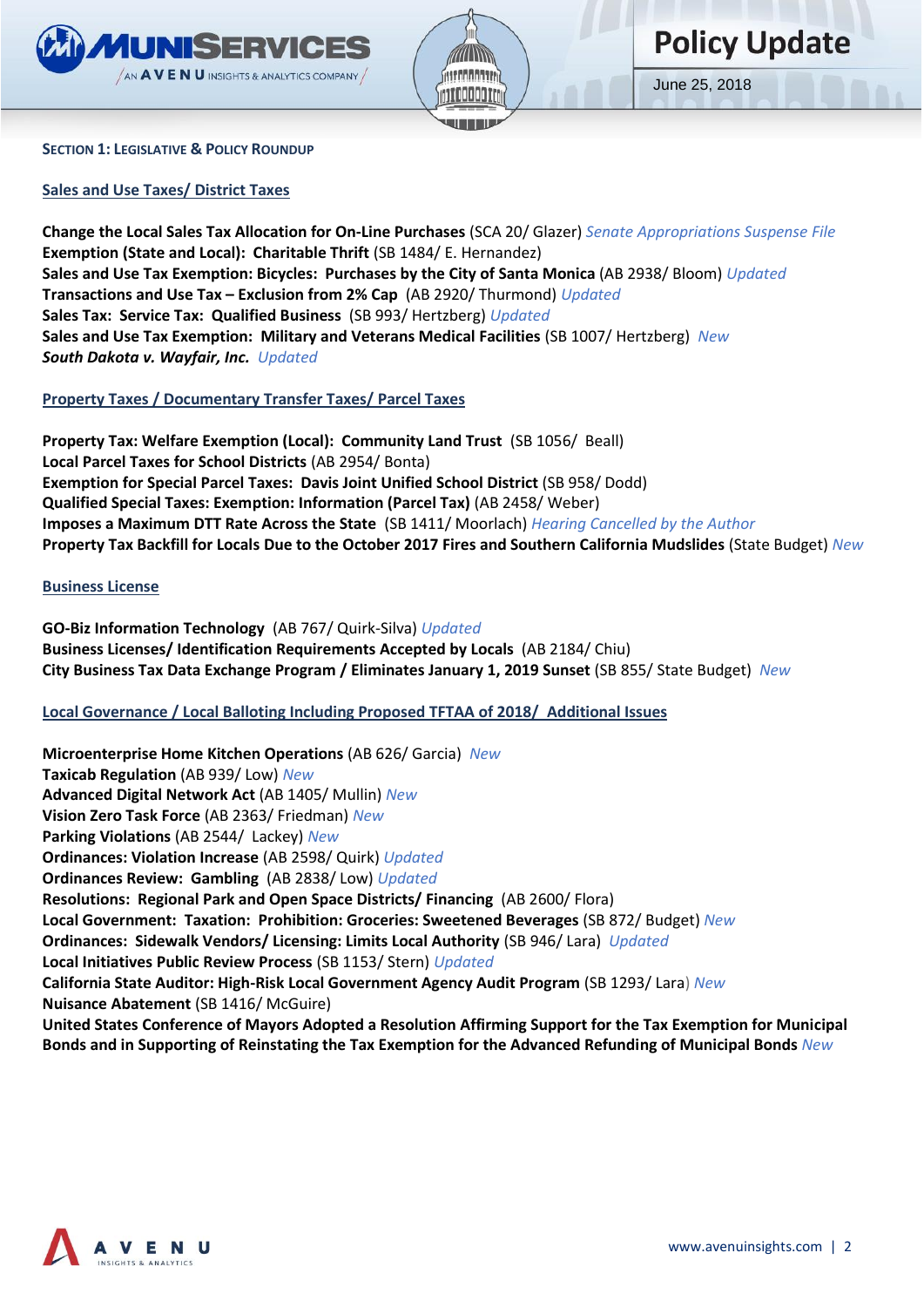



# **Policy Update**

June 25, 2018

## **Economic Development / Redevelopment of 2018**

**Transit-Oriented Redevelopment Law of 2018** (AB 1778/ Holden)*Dead* **Office of Sustainable Outdoor Recreation** (AB 1918/ E. Garcia) **California Economic Development Strategic Plan** (AB 2596/ Cooley) **Warehouses: Economic Development: Public Input (See SCA 20/ Glazer)** (AB 2853/ Medina) **Community Redevelopment Law of 2018** (AB 3037/ Chiu) *Held in Senate Appropriations* **Underground Economy: Tax Recovery and Criminal Enforcement Task Force (TRaCE)** (SB 1272/ Galgiani) **Enhanced Infrastructure Financing Districts: Maintence** (SB 1145/ Leyva) **Film and TV Tax Credit 3.0** (SB 871/ Committee on Budget and Fiscal Review) *New*

### **Cannabis**

**Indian Tribes: Commercial Cannabis Activity** (AB 924/ Bonta) *New* **Local Jurisdiction Licensees: Event Permits** (AB 2020/ Quirk) *Updated* **Personal Information** (AB 2402/ Low) *New* **Cannabis: Definitions of Plant** (AB 2555 / Cooley) *New* **Banks for the Cannabis Industry** (SB 930/ Hertzberg)*Updated* **Temporarily Reducing State Taxes: Reducing Cannabis Black Market** (AB 3157/ Lackey) *Held Under Submission* **Local Jurisdiction / Control: Prohibitions on Delivery** (SB 1302/ Lara) *Sent to the Inactive File*  **United States Conference of Mayors Adopted a Resolution Urging Federal Support for State and Local Government Regulation of Cannabis** *New*

#### **Lodging Issues / TOT Revenues**

**Privacy: Lodging and Common Carriers, and Public Places of Accommodation/ Protecting Local Audits** (SB 1194 / Lara)

## **Telecommunication/ Utilities / Net Neutrality / Local UUT Revenues**

**Multistate Regional Transmission System Organization** (AB 813/ Holden) *New* **Telecommunications: Universal Services Program** (AB 1959/ Wood) *New* **County Services Area: Broadband: Net Neutrality** (AB 1999/ Chau) *Updated*  **Water Utility Service: Sale of Water/ Protests** (AB 2339 / Gipson) **Net Neutrality/ Broadband Internet Access** (SB 822/ Wiener and SB 460 De Leon) *New* **Discontinuation of Residential Water Service: (200 or more Connections)/ Local Impact** (SB 998/ Dodd) *Updated*  **Local UUT Impact: Public Utilities: Rates: Adjustments (Post Federal Tax)** (SB 1028/ Hill)*Updated* **United States Conference of Mayors Adopted a Resolution Preserving a Free and Open Internet** *New*

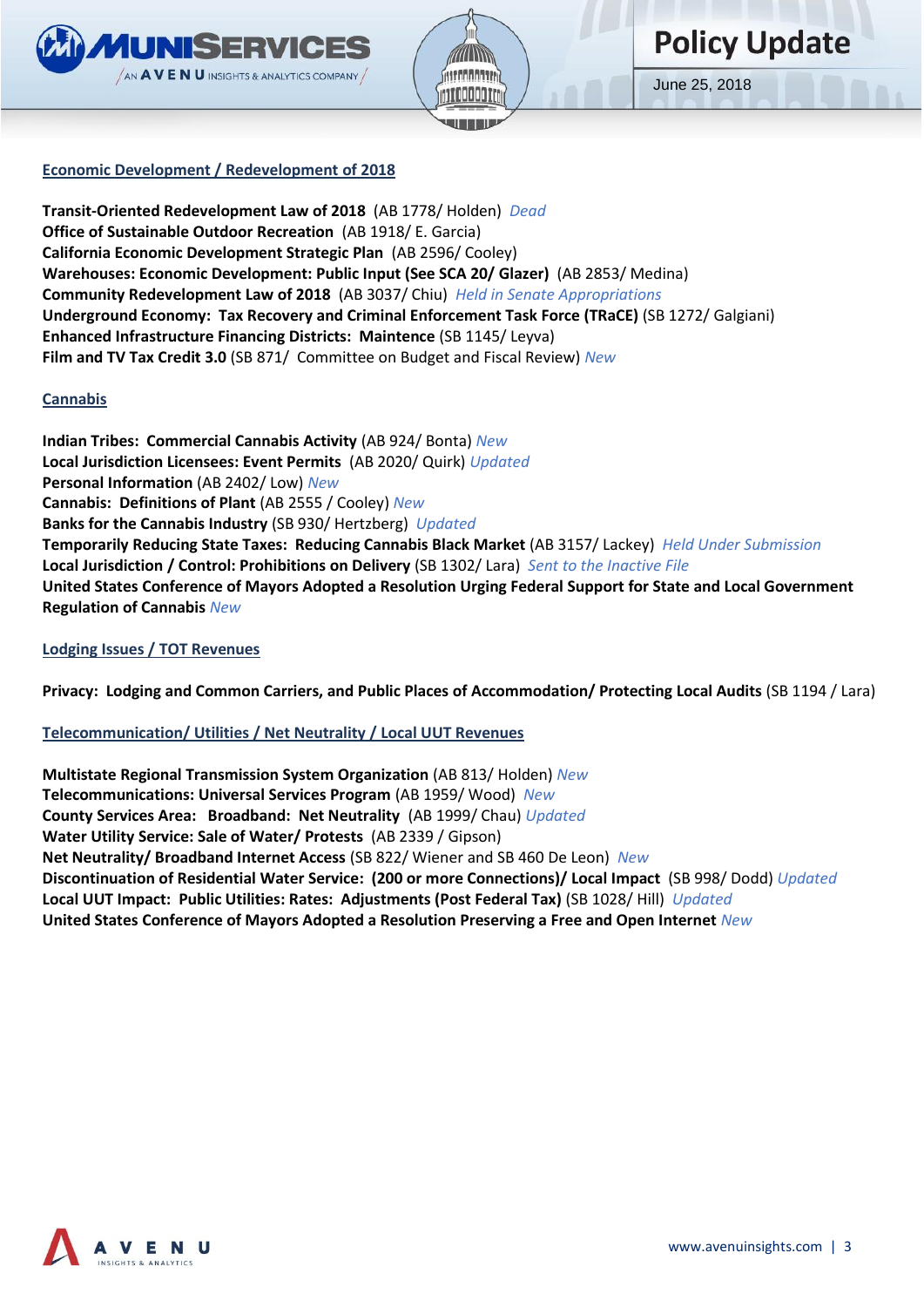

# **Policy Update**

June 25, 2018

# **Sales and Use Taxes/ District Taxes**

**Change Local Sales Tax Revenue from On-Line Transactions Allocation from Point of Sale to Point of** 

**Delivery:** SCA 20 (April 23, 2018 version) would, and if approved by the voters, shift the allocation of sales and use tax for all online purchases from point-of-sale (POS) to point-of-destination. While the current system allows jurisdictions that house distribution centers and warehouses that fulfill internet sales to receive sales and use tax allocations, those jurisdictions would lose these revenues under SCA 20, and cities and counties with residents that make purchases online would instead receive increased revenues. At the time of print we are unaware of when the measure may be considered by the Senate Appropriations Committee. See: https://www.avenuinsights.com/wpcontent/uploads/2018/05/MuniServices-l-Avenu-Policy-Update-SCA-20-Glazer-052518-Summary-of-Issues-Avenu-Website.pdf **(SCA 20 / Glazer)** *Senate Appropriations Committee Suspense File* (Winners and Losers)

**Sales and Use Tax Exemption (State and Local): Charitable Thrift:** Deletes the January 1, 2019 sunset. The exemption applies if the purpose of the thrift store is to obtain funding for medical, hospice, or social services provided to individuals with HIV or AIDS by the nonprofit organizations. The CDTFA reports this bill

would result in an annual revenue loss of \$1.1 million. **(SB 1484/ E. Hernandez)** (Revenue Loss)

**Sales and Use Taxes: Bicycles: Exemption: City of Santa Monica:** Would exempt 500 bicycles purchased

by the City in 2015 taxes from the sale and use tax until January 1, 2025. When the city first started its bike sharing program, "Breeze," in 2015 it opted not to pay the sales tax on the \$730,000 purchase of bikes, which at the time would have been \$69,600. Instead, the city opted to collect use tax whenever the bikes were rented. In 2017, the Santa Monica's total use tax liability was \$100,300. The city is attempting to integrate its bike share program with those in other cities, but neighboring cities opted to pay the upfront sales tax instead of including the use tax in the price. **(AB 2938/ Bloom)**

**North Lake Tahoe Transportation Authority, and City of Berkeley: Transactions and Use Tax – Exclusion from the 2% Cap:** Would authorize these jurisdictions to impose a tax for general or specific purposes at a rate of no more than 0.5% that would exceed the combined rate limit of 2%, if the city adopts an ordinance proposing the tax and is approved by the voters. The author during Senate Governance and Finance Committee's June 20 hearing said he would welcome other localities coming to him to be included in his bill. **(AB 2920/ Thurmond)** *Updated* (Revenue Tool)

**State Sales Tax: Service Tax: Qualified Business:** The bill does not include provisions for a local sales tax on services. Would reduce the state sales tax rate incrementally every calendar year beginning on January 1, 2020, until January 1, 2022, at which time the rate would be reduced by a total of 2%. Beginning on and after January 1, 2020, would also impose a tax on certain services incrementally until January 1, 2022, at which time the rate would be 3%. **(SB 993/ Hertzberg)**  *Testimony take in Senate Governance and Finance Commmitte on May 16.* 

**Sales and Use Tax Exemption (State and Local): Military and Veterans Medical Facilities:** Exempts "building materials and supplies" purchased for use in the construction of a "qualified facility." MuniServices confirmed that SB 1007 will no longer include a retroactive exemption. **(SB 1007/ Hertzberg)** *New*  (Revenue Loss)

*South Dakota v. Wayfair, Inc.* **Decision***:* States now can require out-of-state retailers to collect their state's sales taxes, at least in some circumstances, even if they do not have a store, warehouse, or physical presence in that state. The CDTFA's home page states: "The State of California [joined](https://www.supremecourt.gov/DocketPDF/17/17-494/37674/20180305153329994_17-494%20Amici%20Brief%20States%20PDFA.pdf) with 41 other states, two Territories and the District of Columbia in asking the Court to reject the physical presence test in support of today's result. The department is currently reviewing the court's opinion to determine next steps to support taxpayers." The CDTFA's "guide" which was referred to in our earlier publication is no longer live. While the CDTFA initially projected to begin collecting August 1, 2018, with new revenue included in the November clean-up, we are now uncertain about the actual timing. *Updated* (Revenue Enhancement)

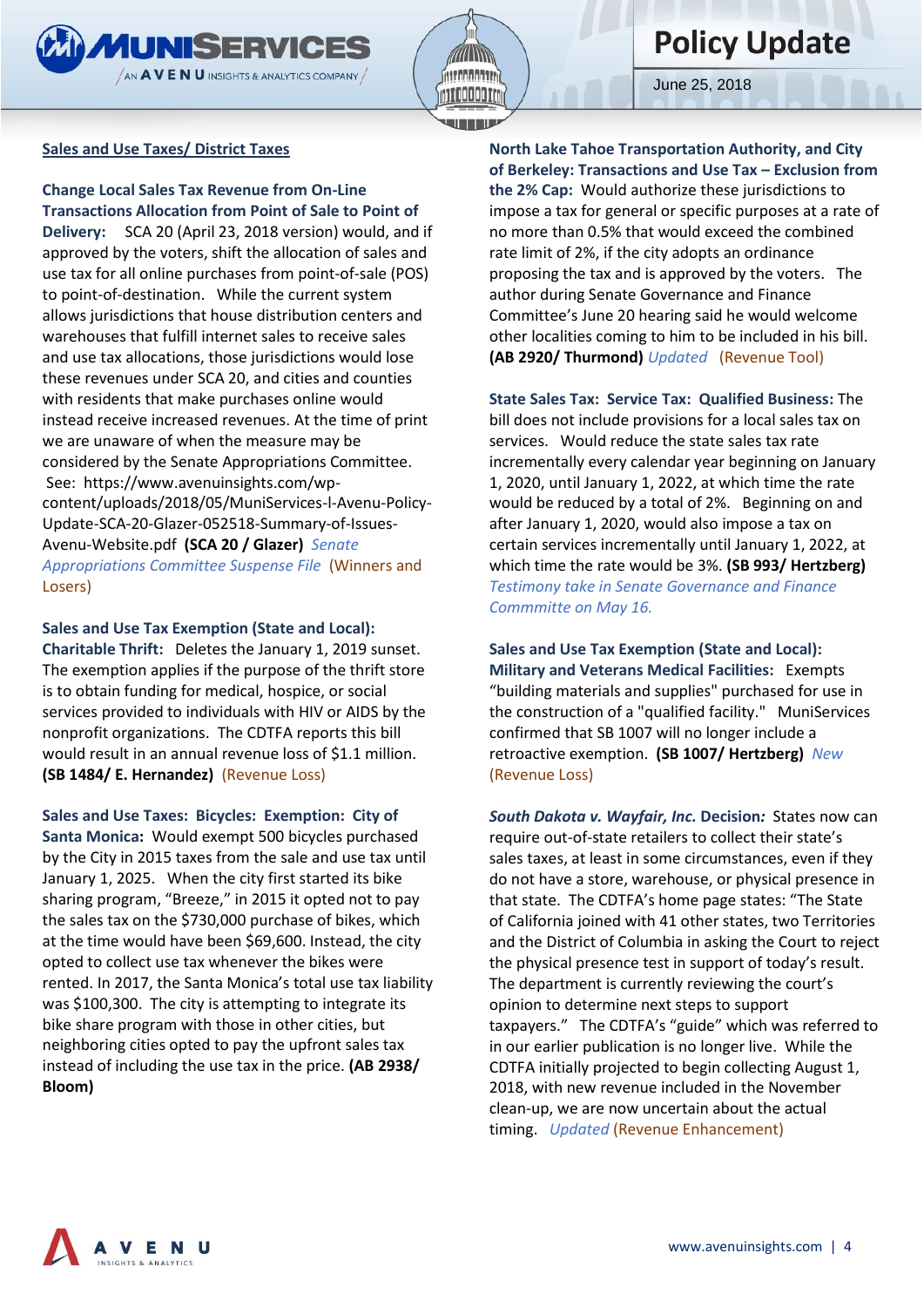![](_page_4_Picture_0.jpeg)

![](_page_4_Picture_1.jpeg)

# **Policy Update**

June 25, 2018

#### **Property and Parcel Taxes / DTT**

**Community Land Trust:** For lien dates after January 1, 2019, provides a welfare exemption (used exclusively for religious, hospital, scientific, or charitable purposes) if the property is owned by a community land trust. The exemption would apply if the property is being or will be developed or rehabilitated for certain housing. **(SB 1056/ Beall)** (Revenue Loss)

**Local Parcel Taxes Imposed by School Districts:** Would allow parcel taxes to apply uniformly to unimproved properties taxed at a lower rate. **(AB 2954/ Bonta)** 

**Exemption From School Parcel Taxes**: Davis Joint Unified School District: Would allow the voters in this district to decide whether to provide a parcel tax exemption for public school employees. **(SB 958/ Dodd)**

**Qualified Special Taxes: Exemption: Information (Parcel Tax):** If a school district qualifies for an exemption from a special tax, would require a county tax collector to include a hyperlink identified as 'Parcel Tax Exemptions,' on the tax collectors' homepage. **(AB 2458/ Weber)**

**Documentary Transfer Tax (DTT(: Limits Local Authority/ Revenue Loss:** Under current law, cities and counties are authorized to impose a DTT at a specified rate, with the city's DTT offsetting the county's DTT. This bill would remove the explicit authority for a city to impose a DTT and for the city's DTT to offset the county's DTT. **(SB 1411/ Moorlach)** (Revenue Loss) *Held in Senate Governance and Finance*

**Property Tax Backfill for Local Government Due to October 2017 Fires and Southern California Mudslides:**  Provides \$32.9 million to backfill the property tax revenue losses that cities, counties, and special districts will incur in 2017–18 and 2018–19. **(State Budget)** *New*

#### **Business License**

**GO-Biz Information Technology:** Provides for a GO-Biz Information Technology Unit. Would recast provisions related to CalGold, renaming the center the Master Business License Center, and requiring GO-Biz Information Technology to establish an electronic online permit assistance center. **(AB 767/ Quirk-Silva)** *Updated* 

**Business Licenses/ Identification Requirements for Locals:** Requires locality that licenses businesses to accept a California driver's license or identification number, individual taxpayer identification number, or municipal identification number in lieu of a social security number if the locality requires a social security number for the issuance of a business license. **(AB 2184/ Chiu)** (Implementation Requirements)

**City Business Tax Data Exchange Program:** Removes the repeal date of January 1, 2019 for a tax data exchange agreements between the Franchise Tax Board and local governments. **(SB 855/ State Budget)** *New* 

#### **Local Governance / Additional Issues**

**Microenterprise Home Kitchen Operations:** Establishes microenterprise home kitchens as a new category of retail food facility, that cities or counties would have discretion to authorize and permit, to be operated by a resident in a private home. **(AB 626/ Garcia)** (Implementation Requirements) *New*

**Taxicab Regulation:** Makes changes to AB 1069/ 2017 that allowed for taxicab operators to obtain one to two permits in each county, instead of permits in every city and county in which the taxi operates and allowed for fewer permit fees and business licenses. The League of Cities in its opposition letters states: "The bill is loosely drafted in a way that could allow for taxicab companies to conduct "jurisdiction shopping" by allowing a taxicab company to determine itself as "substantially located" in a city or county where it only maintains a business address, even if its driving and business activities are all conducted elsewhere. Taxicab companies would only have to furnish this self-collected information upon request, which would result in local agencies having to "chase down" which companies are doing business in their jurisdiction in a way consistent with these complicated definitions." **(AB 939/ Low)**  (Implemetation Requirements) *New*

![](_page_4_Picture_18.jpeg)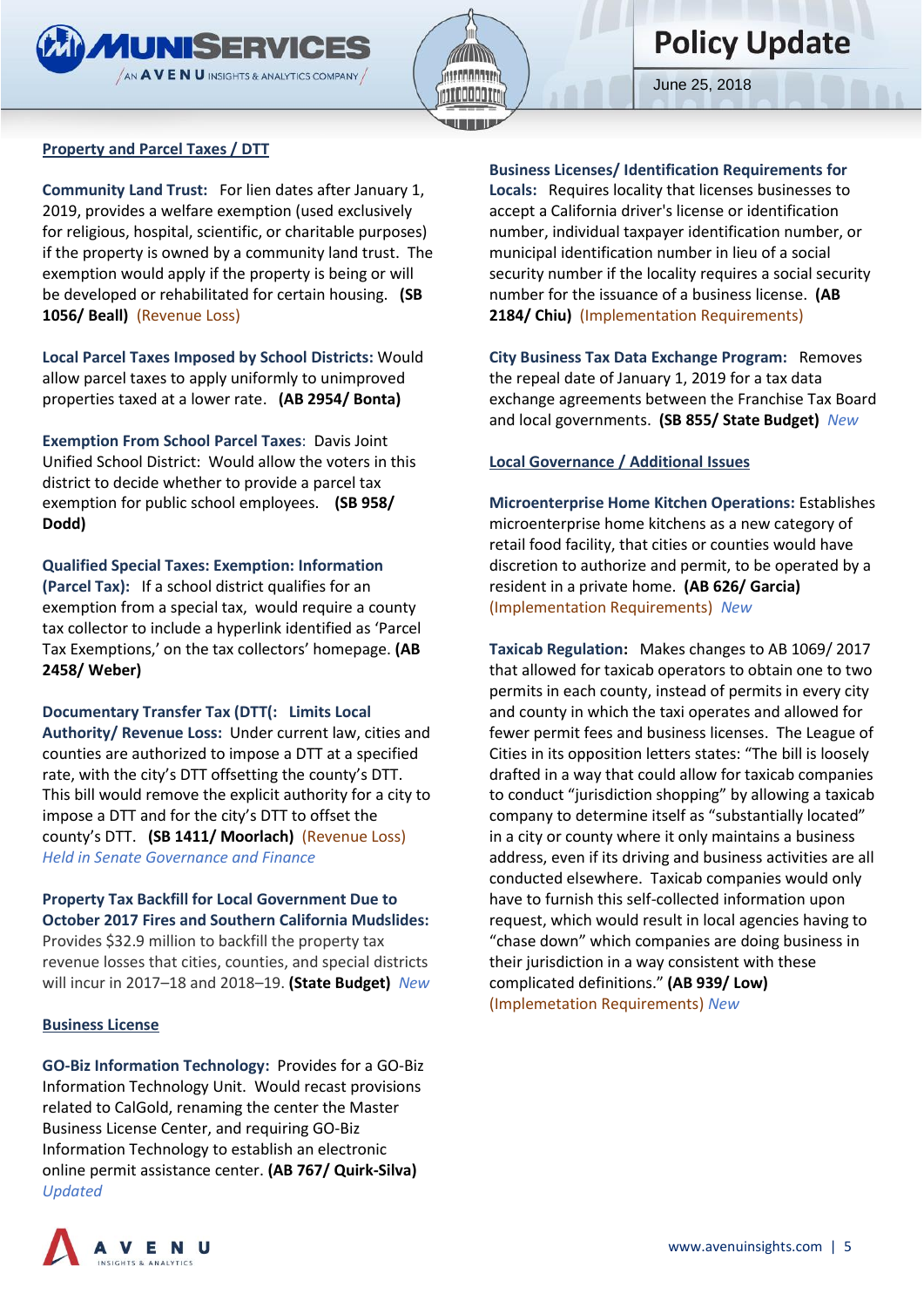![](_page_5_Picture_0.jpeg)

**Digital Sign Demonstration Pilot Program:** Would

**MUNISERVICES** 

 $\sqrt{3}$  AVENU INSIGHTS & ANALYTICS COMPANY

authorize an enterprise initiative between Caltrans and the private sector for a new, state-of-the-art, digital sign network to provide real-time information for enhanced statewide emergency and traveler communications – at no cost to the State. The League of California opposes the bill stating: "Under existing law, local governments ensure public input from their residents regarding the design, size, illumination, and location of these signs to mitigate aesthetic and environmental impacts. AB 1405 would cut local communities out of this process. While some local jurisdictions have adopted bans of outdoor digital signs within their cities, this bill would alternatively allow Caltrans to place signs along segments of the highway adjacent to these cities despite the bans." **(AB 1405/ Mullin)** (Implementation Requirements/ Local Control) *New*

**Vision Zero Task Force:** Requires the Secretary of Transportation, by July 1, 2019, to convene the Vision Zero Task Force to evaluate whether an alternative to the current process for setting speed limits should be considered and make recommendations on other steps to increase pedestrian and bicyclist safety. This task force will incorporate several different types of members including members from academia, law enforcement, local government, labor groups, and safety experts. **(AB 2363/ Friedman)** *New*

**Parking Penalties:** States that existing provisions requiring payment plans applies regardless of whether the unpaid parking tickets were issued before July 1, 2018. Public agencies are still in the process of implementing AB 503 (Lackey, Chapter 741, Statutes of 2017), which created a process for individuals to repay their unpaid parking penalties while being able to register and operate their vehicles. Because of the retroactive application of AB 2544, the citations currently in that process would need to be withdrawn to be compliant with the provisions in this bill. Multiplied across hundreds of local agencies, this would amount to an unnecessary loss of limited resources. **(AB 2544/ Lackey)** (Implementation Requirements/ Revenue Loss) *New* 

**Ordinances: Violation Increase:** Would among other provisions increase the amount for a first violation to \$130, \$700 for a 2nd violation of the same ordinance within one year, and \$1,300 for each additional violation of the same ordinance within one year of the first violation. Existing law limits the maximum fine or

penalty amounts for infractions, to \$100 for the first violation, \$200 for a 2nd violation of the same ordinance within one year of the first violation, and \$500 for each additional violation of the same ordinance within one year of the first violation. **(AB 2598/ Quirk)** (Implementation Requirements/ Revenue Increase) *Updated*

**Local Government: Taxation: Prohibition: Groceries: Sweetened Beverages** Would effective date of the chapter and until January 1, 2031, prohibit a local any tax, fee, or other assessment on groceries. Would allow a local agency to continue to levy and collect, enforce, or reauthorize any tax, fee, or other assessment on groceries imposed, extended, or increased on or before January 1, 2018. Would make inoperative on the effective date of this measure any tax, fee, or other assessment on groceries imposed by a local agency after January 1, 2018. Would also ban cities and counties from creating taxes on soda and other sugary drinks for more than a decade **(SB 872/ Budget)** (Local Control) *New*

#### **Sidewalk Vendors/ Licensing: Limits Local Authority:**

A local authority is not required to adopt a new program to regulate sidewalk vendors if the local authority has established an existing program that substantially complies with the provisions of the bill. A local agency shall not prohibit a sidewalk vendor from selling food or merchandise in a park owned or operated by the local authority, except the local authority may prohibit stationary sidewalk vendors from vending in the park only if the operator of the park has signed an agreement for concessions that exclusively permits the sale of food or merchandise by the concessionaire. **(SB 946/ Lara)** (Implementation Requirements/ Local Control) *Updated*

**Ordinances Review: Gambling:** Requires the Department of Justice to review and comment on any submitted ordinance within 60 days of receiving the ordinance under the Bureau Gambling Control Act. The Bureau has often taken more than a year to respond to local governments regarding review of their proposed ordinance amendments, as required by law. **(AB 2838/ Low)** *Updated*

![](_page_5_Picture_13.jpeg)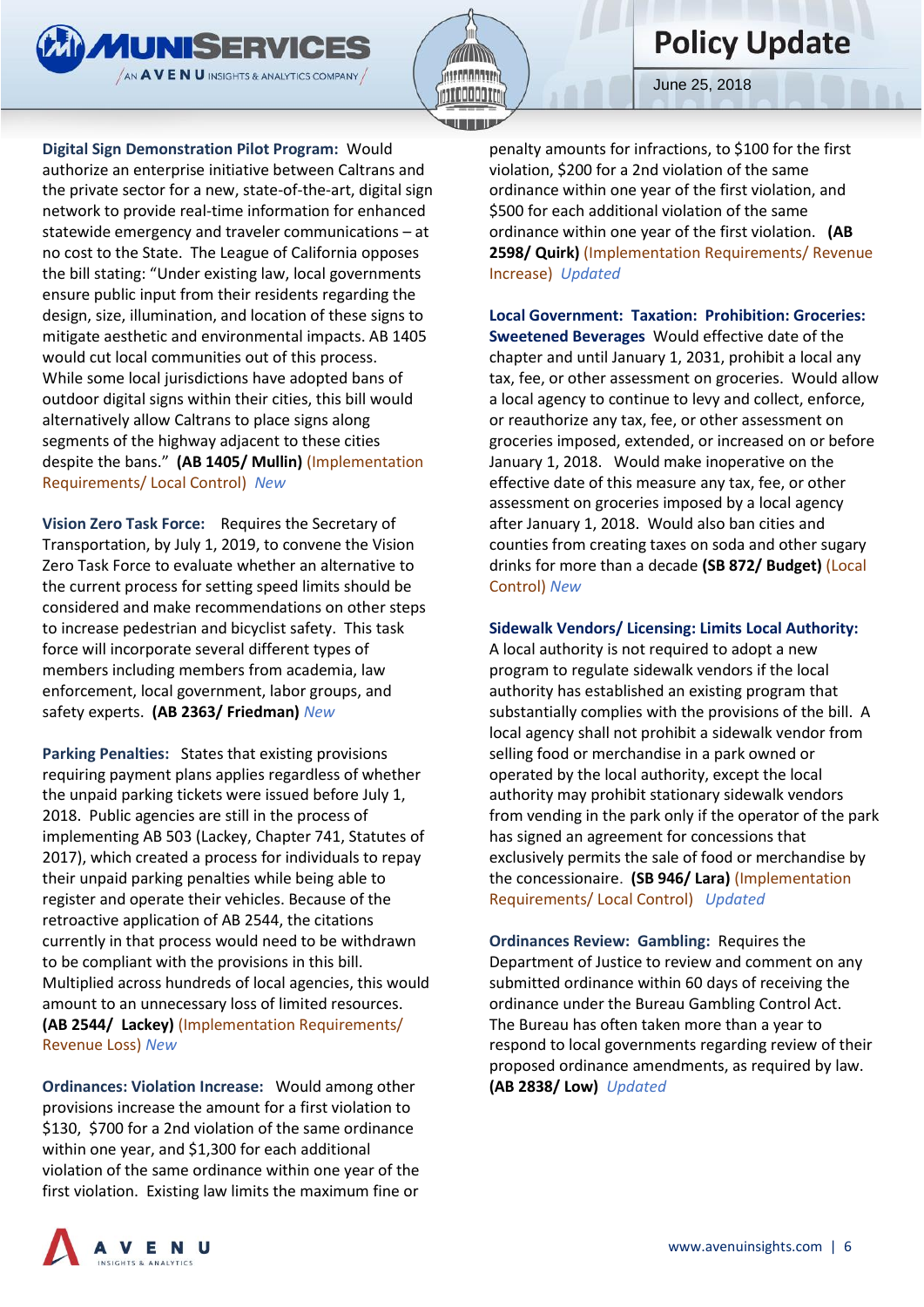![](_page_6_Picture_0.jpeg)

**Regional Park and Open Space Districts/ Financing:** 

**MUNISERVICES**  $\sqrt{3}$  AVENU INSIGHTS & ANALYTICS COMPANY

Authorizes the formation of a regional park and open space district by the adoption of a resolution of application by a county or city that contains the territory proposed to be included in the district. Requires information, including the methods by which the district would be financed. **(AB 2600/ Flora)**

**Local Initiatives Public Review Process:** Would authorize the proponent of a county, municipal, or district initiative to withdraw the initiative at any time before the 88th day before the election, whether or not the petition has already been found sufficient by the elections official. SB 1253 from 2014 permitted proponents of statewide initiatives to withdraw an initiative up to the qualification deadline even if it has enough valid signatures to qualify for the ballot, among other provisions. **(SB 1153/ Stern)** *Updated*

**California State Auditor: High-Risk Local Government Agency Audit Program:** Current law requires the California State Auditor to notify the Joint Legislative Audit Committee whenever he or she identifies a local government as at high risk. This bill would authorize the California State Auditor to first conduct an initial assessment, during which he or she may gather information from a local government agency for the purpose of identifying it as a high-risk local government agency. **(SB 1293/ Lara)** *New*

**Nuisance Abatement:** Would authorize, until January 1, 2024, a city or county to collect fines related to nuisance abatement. Would require any fines or penalties recovered to be used for supporting local enforcement of state and local building and fire code standards. **(SB 1416/ McGuire)** (Implementation Requirements)

**United States Conference of Mayors Adopted a Resolution Affirming Support for the Tax Exemption for Municipal Bonds and in Supporting of Reinstating the Tax Exemption for the Advanced Refunding of Municipal Bonds:** https://www.usmayors.org/theconference/resolutions/?category=c9190&meeting=86t h%20Annual%20Meeting *New*

#### **Economic Development**

**Office of Sustainable Outdoor Recreation:** Promotes economic development and job growth of the outdoor recreation economy. **(AB 1918/ E. Garcia)**

**California Economic Development Strategic Plan:**  Would require the Governor's Office of Business and Economic Development to lead the preparation of a California Economic Development Strategic Plan. **(AB 2596/ Cooley)**

**Warehouses: Public Input:** Would require each local agency to provide specified information to the public before approving an economic development subsidy for a warehouse distribution center, as defined, and to, among things, hold hearings and report on those subsidies. See SCA 20/ Glazer. **(AB 2853/ Medina)**  (Implementation Requirements)

**Underground Economy:** Establishes Tax Recovery and Criminal Enforcement Task Force (TRaCE) in the DOJ to combat underground economic activities through a multi-agency collaboration to, among other things, recover state revenue lost to the underground economy. **(SB 1272/ Galgiani)**

**Enhanced Infrastructure Financing Districts Maintence:**  Authorizes an infrastructure financing districts to fund maintenance of public capital facilities on a pay-as-yougo basis. **(SB 1145/ Leyva)** 

**Film and TV Tax Credit 3.0:** Extends the Film Tax Credit beginning July 1, 2020 and July 1, 2025. Allows the credit in the amount equal to 20% or 25% of qualified expenditures for production of films in the State of California. Limits the aggregate amount of the new credits to be allocated in each fiscal year to \$330 million, plus additional amounts. **(SB 871/ Committee on Budget and Fiscal Review)** (Economic Development Enhancement) *New*

#### **Cannabis**

**Indian Tribes: Commercial Cannabis Activity:** Would amend AUMA by authorizing the Governor to enter into an agreement with a federally recognized Indian tribe authorizing commercial cannabis activity and requiring the tribe to establish a tribal cannabis regulatory commission or agency, that would exercise exclusive regulatory authority over all commercial cannabis activity, by both Indians and non-Indians, in Indian country and that requires the commission to adopt standards that meet or exceed the standards adopted under the state's regulatory framework governing commercial cannabis activity. Opposed by the League of California Cities. **(AB 924/ Bonta)** *New*

![](_page_6_Picture_18.jpeg)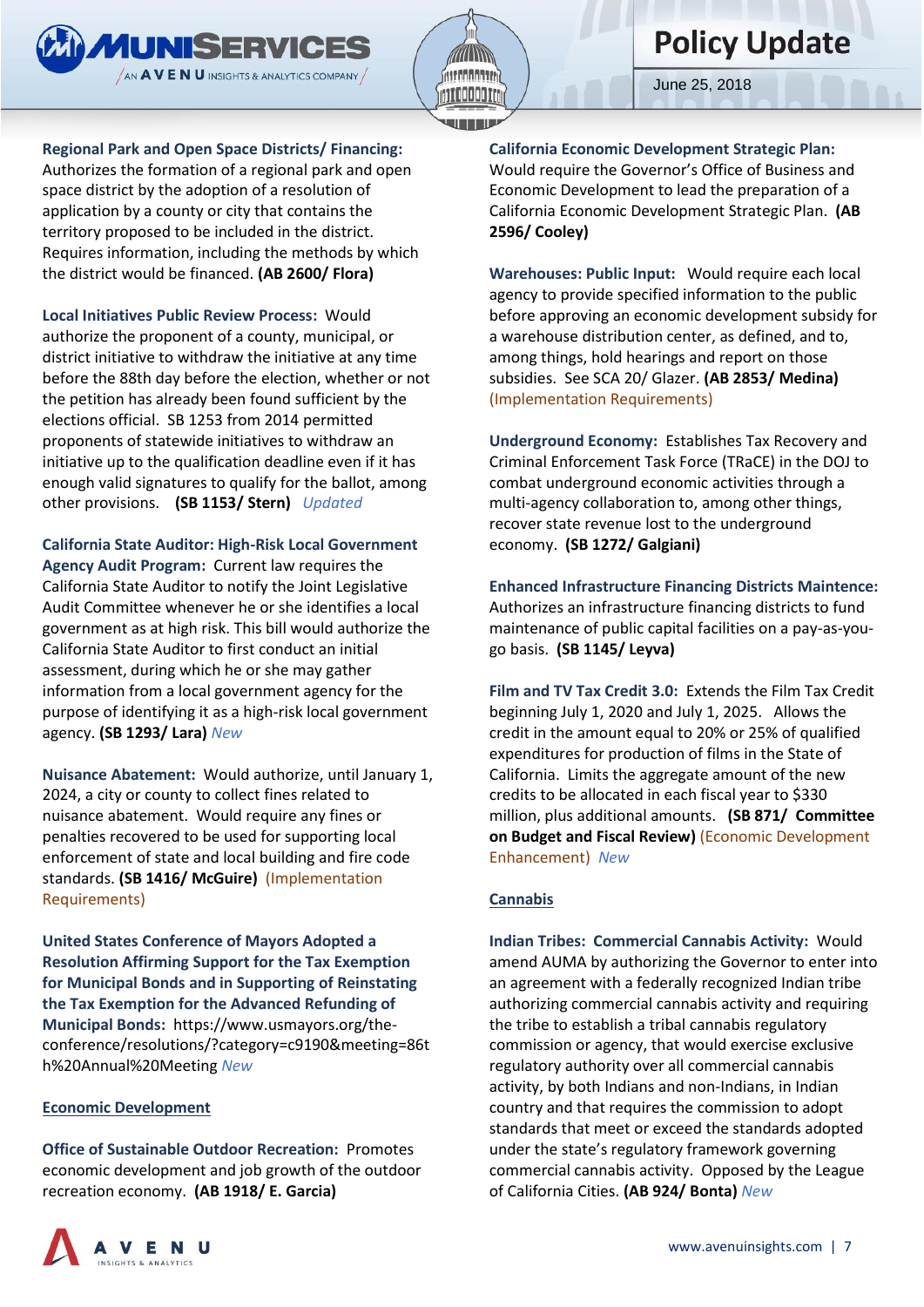![](_page_7_Picture_0.jpeg)

![](_page_7_Picture_1.jpeg)

**Personal Information:** Establishes privacy protections against the unauthorized disclosure of a cannabis consumer's personal information by a cannabis licensee and prohibits a cannabis licensee from discriminating against a consumer because the consumer has not provided consent to authorize the licensee to disclose the consumer's nonpublic personal information to a third party not directly related to the cannabis transaction. **(AB 2402/ Low)** *New*

**Cannabis: Local Jurisdiction Licensees: Event Permits:** 

Would authorize a state temporary event license to be issued to a licensee for an event to be held at any other venue expressly approved by a local jurisdiction for events. AB 2020 is supported by the League of California Cities and in a letter states: "Currently, the BCC can only authorize a temporary cannabis event at a county fair event or district agricultural event. The bill would help maintain local control and could help cities support small and local cannabis businesses." **(AB 2020/ Quirk)** (Implementation Requirements) *Updated* 

**Cannabis: Definitions of "Immature Plant:"** Adds 18 inches as the benchmark for defining an "immature plant. " Removes ambiguity from current regulations that define mature plants as plants that are "flowering." The bill will help prevent unlawful cannabis diversion and give further scrutiny to the "seed to sale" tracking of legal cannabis. **(AB 2555 / Cooley)** *New*

**Banks for the Cannabis Industry:** Provides for the licensure and supervision of cannabis limited charter banks and credit unions authorized to offer limited depository services to cannabis businesses. Restricts the activities to accepting deposits and issuing and redeeming special purpose checks. Prohibits these banks or credit unions from engaging in banking activity with any other financial institution that lacks a limited purpose charter. **(SB 930/ Hertzberg)** *Updated*

**Temporarily Reducing State Taxes: Cannabis:** Would have reduced the excise tax rate on cannabis (Proposition 64) to 11% on and after the effective date of this bill until June 1, 2021, at which time the excise tax rate would revert back to 15%. **(AB 3157/ Lackey and Bonta)** *Held Under Submission*

**Cannabis: Local Jurisdiction: Prohibitions on Delivery:**  Prohibits a local jurisdiction from preventing the delivery of cannabis or cannabis products on public roads, or to an address that is located within that jurisdictional boundaries, by a licensee who is acting in compliance with MAUCRSA, and who is acting in compliance with any license, permit, or other authorization obtained from another local jurisdiction. **(SB 1302/ Lara)** Local Control *Sent to the Inactive File*

# **United States Conference of Mayors Adopted a Resolution Urging Federal Support for State and Local Government Regulation of Cannabis:**

https://www.usmayors.org/theconference/resolutions/?category=c9155&meeting=86t h%20Annual%20Meeting *New*

### **Shared Economy Housing / TOT Revenues**

**Privacy: Lodging, Common Carriers, and Public Places of Accommodation/ Protecting Local Audits:** Would prohibit entities that offer lodging, transportation, or other accommodation to the public from disclosing, producing, providing, releasing, transferring, disseminating, or otherwise communicating all or any part of any guest record, as defined, orally, in writing, or by electronic or any other means to a 3rd party, other than a California peace officer, without a court-issued subpoena, warrant, or order. MuniServices provided the authors office with language that protects locals' ability to perform TOT compliance audits. **(SB 1194 / Lara)** (Implementation Requirements)

![](_page_7_Picture_14.jpeg)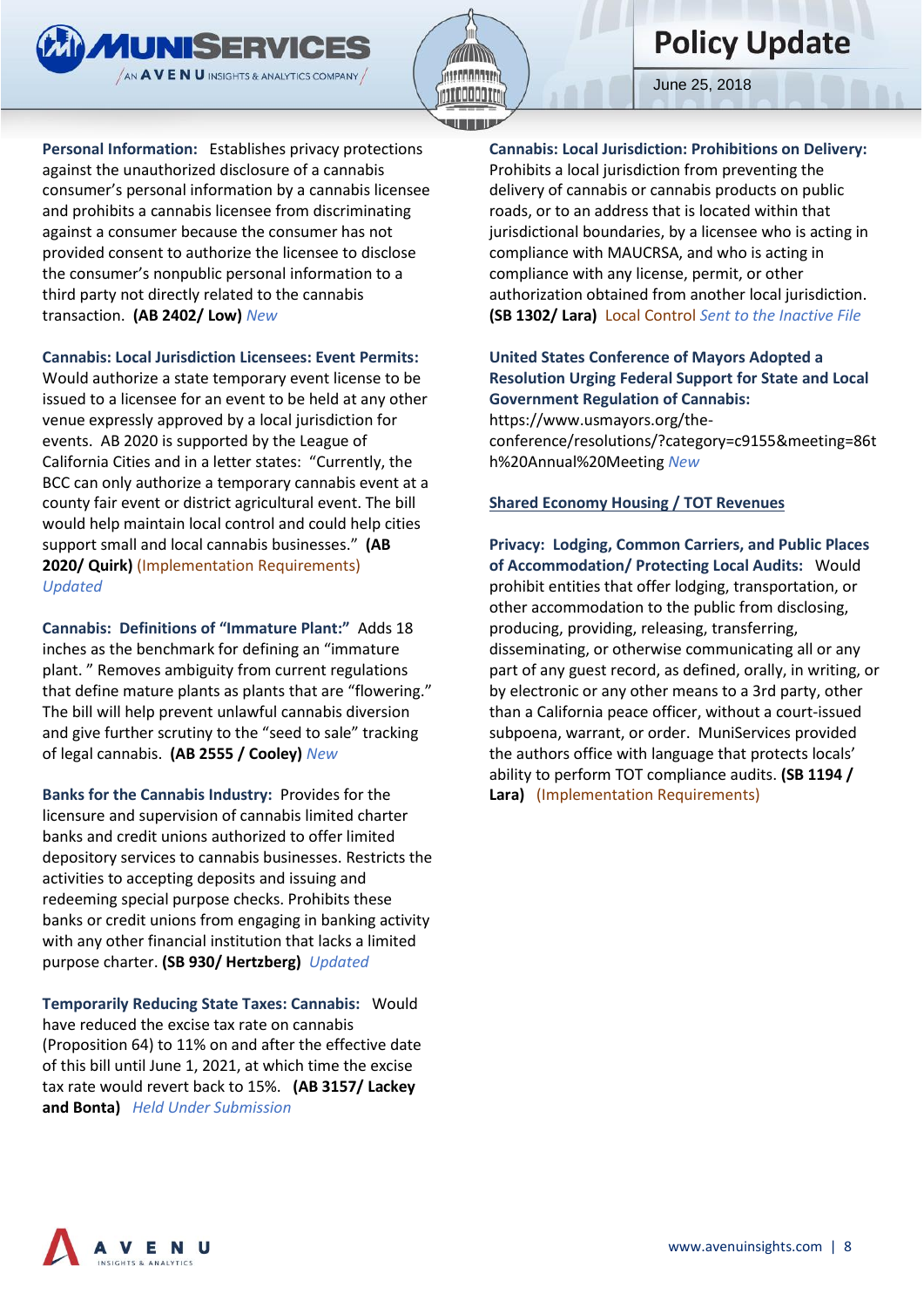![](_page_8_Picture_0.jpeg)

![](_page_8_Picture_1.jpeg)

#### **Telecommunication/ Utility Issues / Net Neutrality**

#### **Multistate Regional Transmission System**

**Organization:** Would delegate to the California Energy Commission the ability to authorize the transformation of the California Independent System Operator (CAISO) into a multistate regional transmission system. Prohibits a California electrical transmission facility owner, a retail seller of electricity, or a local publicly owned electric utility to join a multistate regional transmission system organization. MuniServices is further evaluating this proposal for impact. **(AB 813/ Holden)** *New*

#### **Telecommunications: Universal Services Programs:**

Would extend the sunset date for both the California High-Cost Fund-A (CHCF-A) and the California High-Cost Fund-B (CHCF-B) in order to continue to provide affordable basic telephone service to rural California. AB 1959 is supported by the League of California Cities. An analysis states: "Building and maintaining telecommunication networks in rural regions would result in a high cost for customers without support from California's High Cost Fund-A and B programs." CHCF-A and the CHCF-B were established to subsidize both small independent telephone companies and large telephone corporations to provide service in the rural and smaller metropolitan communities. These subsidies, are paid for by surcharges on telephone bills. **(AB 1959/ Wood)** *New*

#### **County Services Area (CSA): Broadband: Net**

**Neutrality:** Allows CSAs to provide broadband Internet access service, and requires that any public entity providing broadband Internet access service do so in accordance with "net neutrality" principles. Net neutrality is the principle that Internet service providers (ISPs) should not discriminate against legal content and applications by charging content providers different delivery speeds to deliver their content. **(AB 1999/ Chau)** *Updated*

**Water Utility Service: Sale of Water:** Allows for cityowned water systems serving less than 10,000 people to sell the system without first going to an election. Requires the city to determine that it is uneconomical and not in the public interest to own and operate the public water utility and allows the sale if 4/5th of the city's legislative body adopts a resolution. **(AB 2339 / Gipson)** (Implementation Requirements/ Local Control) *Updated*

**Net Neutrality/ Broadband Internet Access:** Would codify portions of the recently-rescinded Federal Communications Commission rules protecting "net neutrality." It is unclear whether this will affect UUT receipts from OTT streaming video. **(SB 822/ Wiener and SB 460 / De Leon)** *New*

**PUC Rates: Adjustments: Impact on UUT's:** Would direct the CPUC to reduce the rates it approves for investor-owned utilities for gas, electricity, and water service in order to pass on to customers the tax savings these utilities will receive under the recently enacted federal tax bill. This will indirectly result in lower UUT revenues for cities from these utilities, since UUTs are based on the customer service charges and this bill will reduce those charges. Under the recent Federal House Resolution 1 utilities are expected to receive lower taxes. **(SB 1028/ Hill)** *Updated*

**Discontinuation of Residential Water Service: Urban and Community Water Systems (200 or more Connections)/ Local Impact:** Would prohibit an urban and community water system from discontinuing residential service for nonpayment until a payment by a customer has been delinquent for at least 60 days. Would require an urban and community water system to contact the customer named on the account and provide the customer with the urban and community water system's policy on discontinuation of residential service for nonpayment no less than 7 business days before discontinuation of residential service. **(SB 998/ Dodd)** (Implementation Requirements/ Local Control) *Updated*

# **United States Conference of Mayors Adopted a Resolution Preserving a Free and Open Internet:**

https://www.usmayors.org/theconference/resolutions/?category=c9205&meeting=86t h%20Annual%20Meeting *New*

![](_page_8_Picture_16.jpeg)